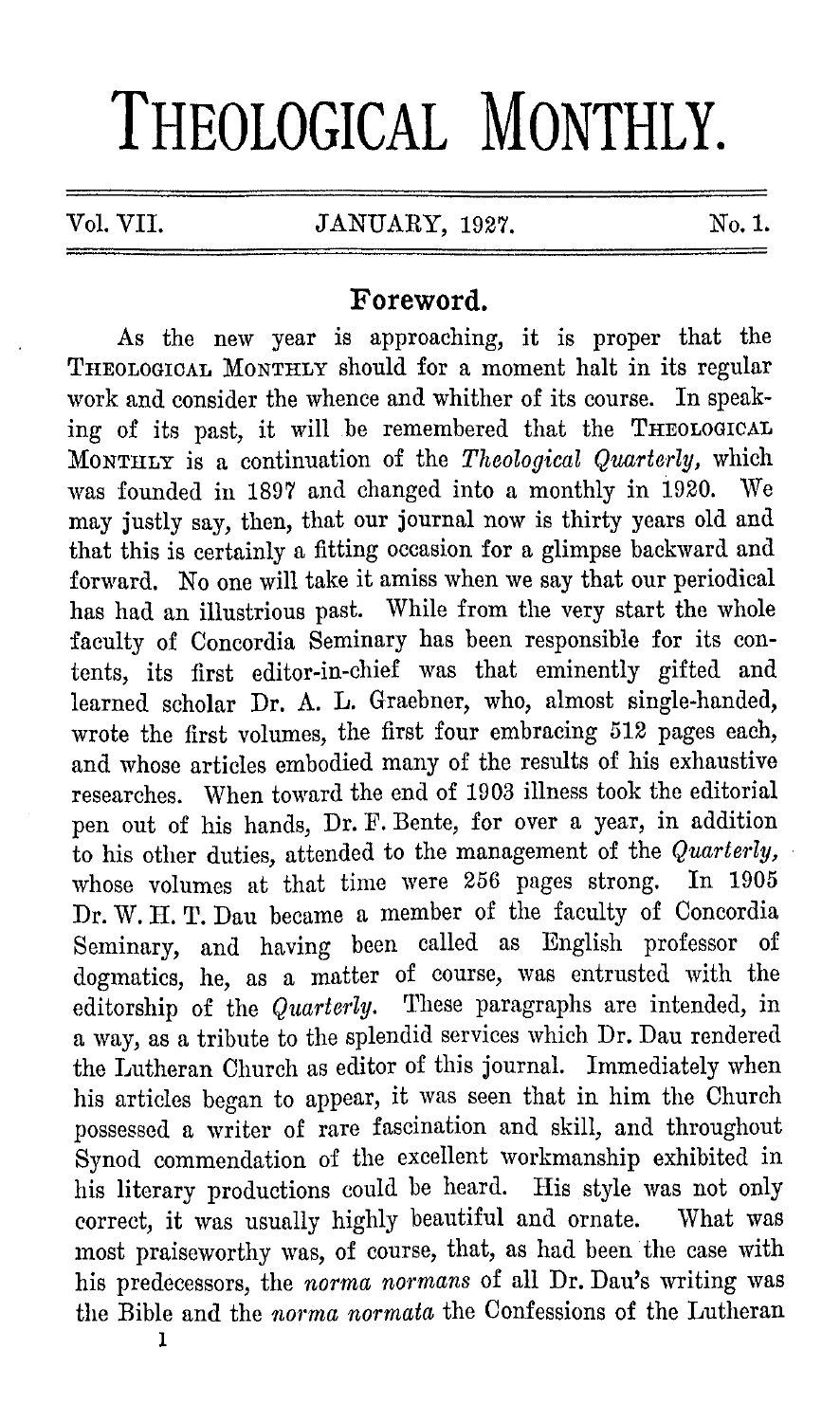# **BOOK REVIEW.**

Daily Bread, or *Home Devotions.* By *F. E. Pasche.* \$3.00. (Concordia Publishing House, St. Louis, Mo.)

This is a beautiful, stately book, both with regard to outward make-up and contents. In a pleasing and clear manner the author discusses the great doctrines and facts of Scripture. The book contains 318 chapters, each one having a specific subject. In the arrangement of the material the Small Catechism of Dr. Luther has been followed. The author very wisely has inserted chapters on subjects which are of special importance in our day, for instance, Materialism, Evolution, etc. It was a happy thought to issue a book of this nature, and we have no doubt that all who buy it will find it profitable and edifying. The chapters are of convenient length for family devotion, and to each one has been added a short prayer and a stanza from a Christian hymn. May this work soon have many readers and help to keep our people in touch with the soul-saving Gospel!

#### Outlines for Catecheses and The Technique of Questioning. Dy H.B.

Fehner, M.A. \$1.25. (Concordia Publishing House, St. Louis, Mo.)

Every one who has been privileged to instruct children in the Catechism knows that this is not an easy task. Professor Fehner comes to the aid of pastors and teachers, and we venture to say that the assistance he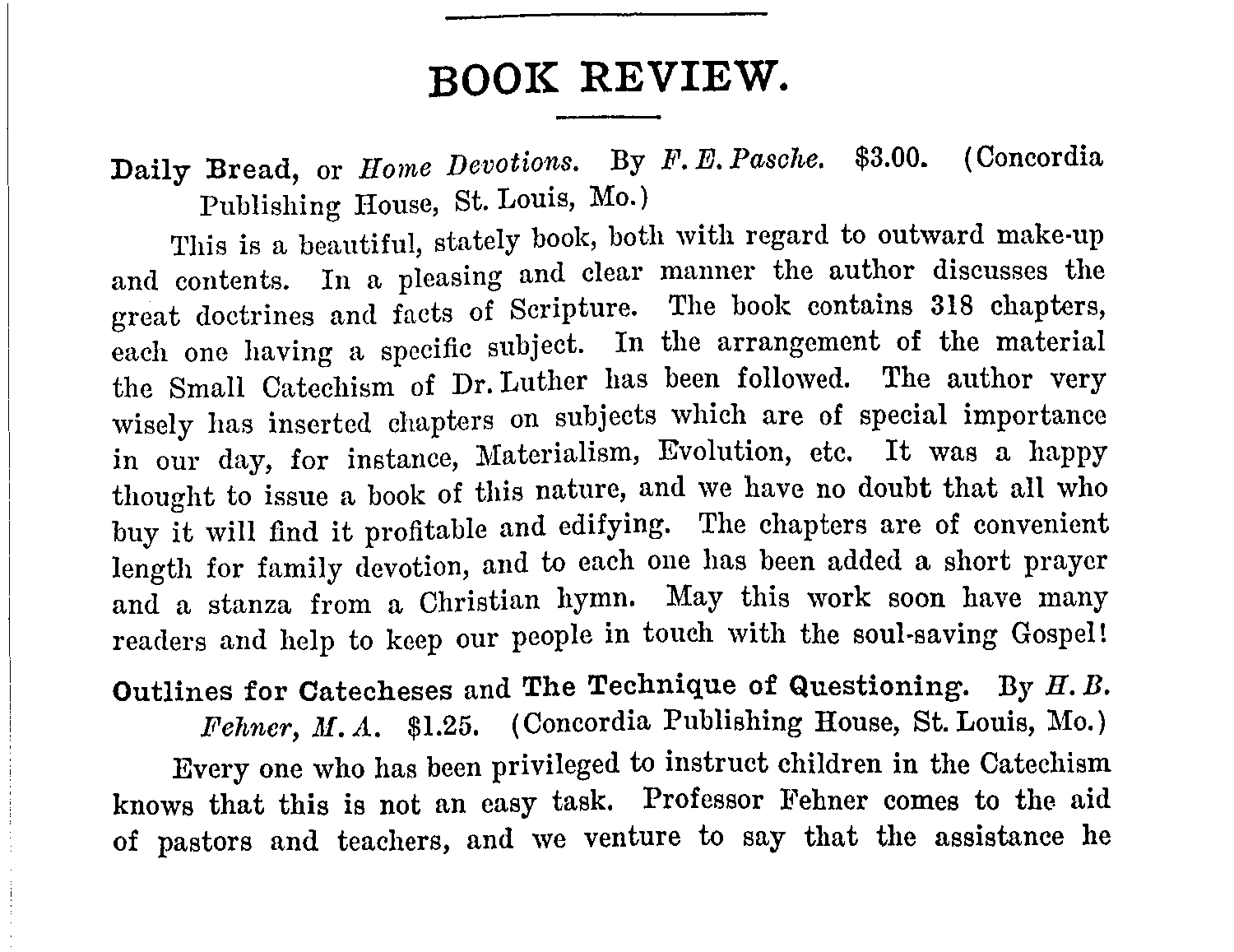offers will be found exceedingly valuable in the blessed, but arduous work of indoctrinating our youth. The book consists of two parts. The first contains brief outlines, according to which one can easily work out a socalled catechesis, adapting the material to the ages and intelligence and previous training of the children. The second is an informing dissertation on the difficult art of questioning, drawing attention both to what is proper and improper, serviceable and baneful, in this field. I am sure that many pastors and teachers, after they have examined the book, will say, "This is exactly the kind of work we have been looking for." It procecds on its way with our hearty benedictions.

Sounding Joy. A Collection of Christmas Carols and Chorals for Mixed Voices. Collected, revised, and adapted by *Walter Wismar,* organist and choirmaster of Holy Cross Lutheran Church, St. Louis, Mo. Single copies, 35 cts.; dozen, \$3.36; 100, \$23.00. ( Concordia Publishing House, St. Louis, Mo.)

In contents and external make-up this little collection of Christmas anthems is extremely pleasing and satisfying. Here we find many of our old favorites and aside of them songs with which we are less familiar. What is especially interesting is that in a number of instances the tunes are given in the harmonization elaborated by J. S. Bach.

A System of Christian Evidences. By *Leander S. Keyser, A. M., D. D.* Fourth edition. Revised. \$1.75. (The Lutheran Literary Board, Burlington, Iowa.) Order from Concordia Publishing House, St. Louis, Mo.

Dr. L. Keyser, professor of the Lutheran Seminary at Springfield, 0., is known as a staunch and bold defender of the Dible against its outspoken enemies and disloyal or lukewarm friends. The present volume gives a comprehensive view of Christian apologetics, which treats of the arguments with which the onslaughts of the foes of the Scriptures or the questions of doubters may be successfully met. The author does not sur· render one jot or tittle of the Scriptures in his battle with unbelief -an attitude for which all lovers of the divine Word should be grateful. The book is divided into five parts, the respective headings being: "General Notes and Principles"; "The Bible a Special Divine Revelation"; "Christian 'l'heism and Opposing Theories"; "The Doubter and His Difficulties"; "The Failure of Infidelity." The author is justly famous for his lucid and forceful manner of presentation, and in this volume he fully measures up to the high standards of his former literary work. Let us hope that this book will continue to receive a warm welcome and that soon further editions of it can be issued.

The Problem of Origins. By *Leander 8. Keyser, A. M., D. D.,* 265 pages,  $5\frac{1}{2} \times 7\frac{3}{4}$ . \$2.00, net. (Lutheran Literary Board, Burlington, Iowa.) Order from Concordia Publishing House, St. Louis, Mo.

Dr. Keyser, of Hamma Divinity School, U. L. C., Springfield, 0., discusses the evolutionary theory under the general heads: Whence came the Universe? Whence Came Life and Species? Whence Came Man? Dr. Key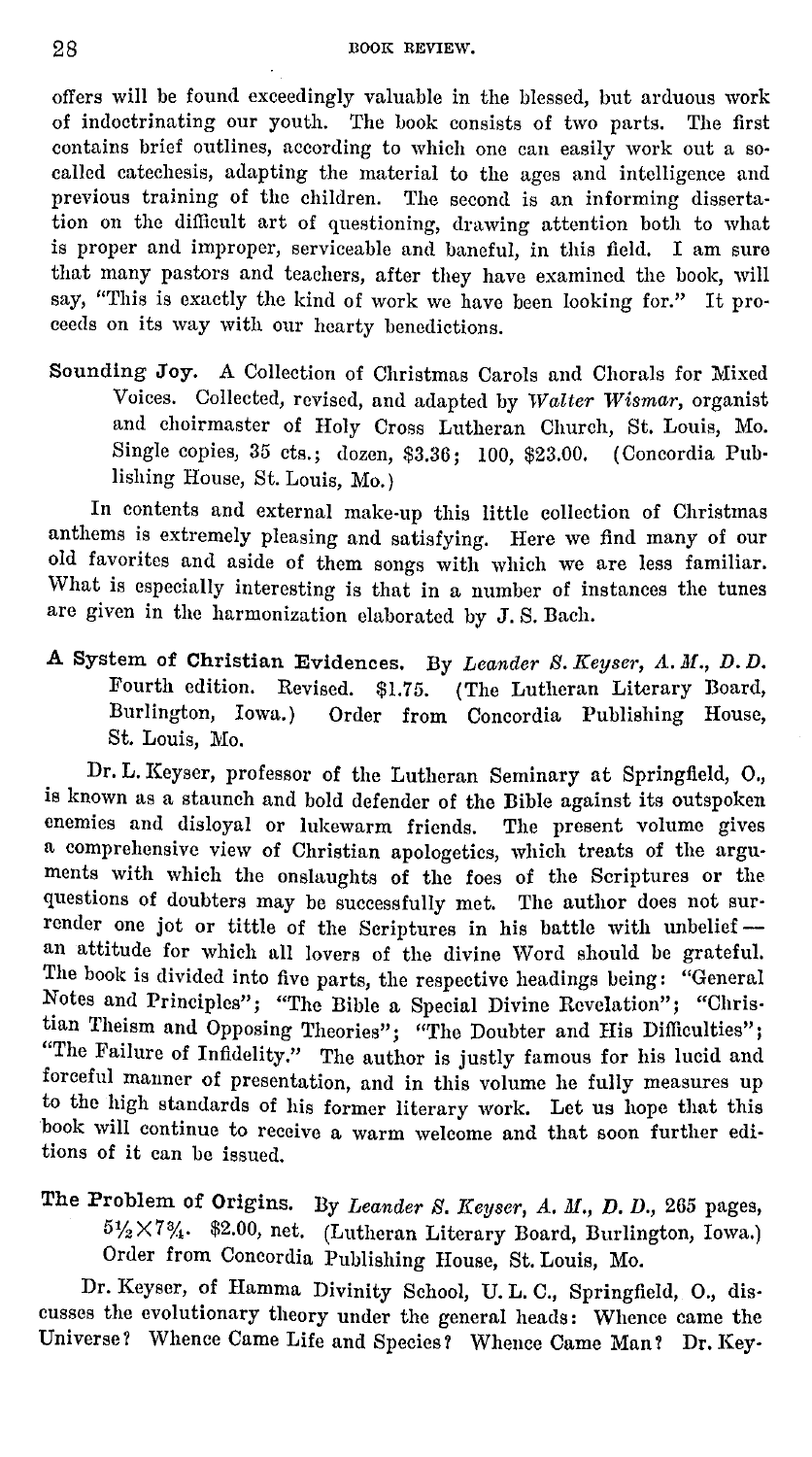ser has done considerable work in the field of biology, being one of the American authorities on bird-lore; and this latest work from his pen upholds, with many cogent arguments, the Biblical account of the Creation, interpreted according to its honest, literal sense, and correlates it with real science. He holds that there has been no scientific proof for the evolutionary hypothesis. The essays contained in this volume display Dr. Keyser's lucid style at its best. GRAEBNER.

#### Hymnological Studies. By Matthew N. Lundquist. 85 pages,  $5 \times 7\frac{1}{2}$ . 90 cents. (Wartburg Publishing House.)

A brief summary of hymnology, especially of the Lutheran hymn, with reference also to Scandinavian and American Lutheran hymnody. A list of hymn-writers is added. The book makes pleasant reading and should he welcomed by every lover of sacred song, particularly by organists. Professor Lundquist holds a chair in Wartburg College, of the Iowa Synod. GRAEBNER.

History of the Gettysburg Theological Seminary, 1826-1926. Abdel Ross Wentz, Ph.D., D. D. Published by the authority of the Directors. 624 pages,  $6 \times 9$ . (Printed for the seminary by the United Lutheran Publicatiton House, 1228-34 Spruce St., Philadelphia.)

The author is Professor of Church History in Gettysburg Theological Seminary and is known outside of the United Lutheran Church through various historical studies in the general field of American Lutheranism. In this large volume he tells in six chapters the history of early Lutheranism in America, with special reference to the training of its ministers, and then recounts the varying fortunes of the seminary. The life of Gettysburg Seminary's founder and leading spirit, Samuel S. Schmucker, is told with considerable detail, and biographies of men who taught in the seminary since his day are sketched with a trained hand. There is a complete roster of alumni, pages 363-504, a complete biographical index, and a very good general index. The book is well illustrated. A stately volume and a well-told story, such as we have longed to see of our own Concordia Seminary Seminary.

### Can We Then Believe? By *Charles Gore, D. D.* 231 pages,  $4\frac{1}{2} \times 7\frac{1}{2}$ . \$2.00. ( Charles Scribner's Sons.)

Dr. Gore was formerly bishop of Oxford and is now a Fellow of Oxford University and of King's College. He stands out prominently among conservative or evangelical Anglican scholars. We have not experienced unmixed delight in reading his latest book. He upholds the veracity of the Gospel account of Jesus as distinguished from the "historical Jesus" presented by the various critics (p. 89 ff.); he holds that "science cannot deal with the problem of Theism at all" (p. 167); he believes that Jesus even in His State of Humiliation "was throughout the very Son of God, personally God" (p. 176). Gore's polemic against Dean Inge on this same point is good (pp. 191-196). On the other hand, only by the experience of Israel did the Old Testament "become" the Word of God ( p. 25) ; the New Testament writers "interpret particular sayings of the prophets uncritically" (p. 29) ; Mohammed presents "some evidence of genuine in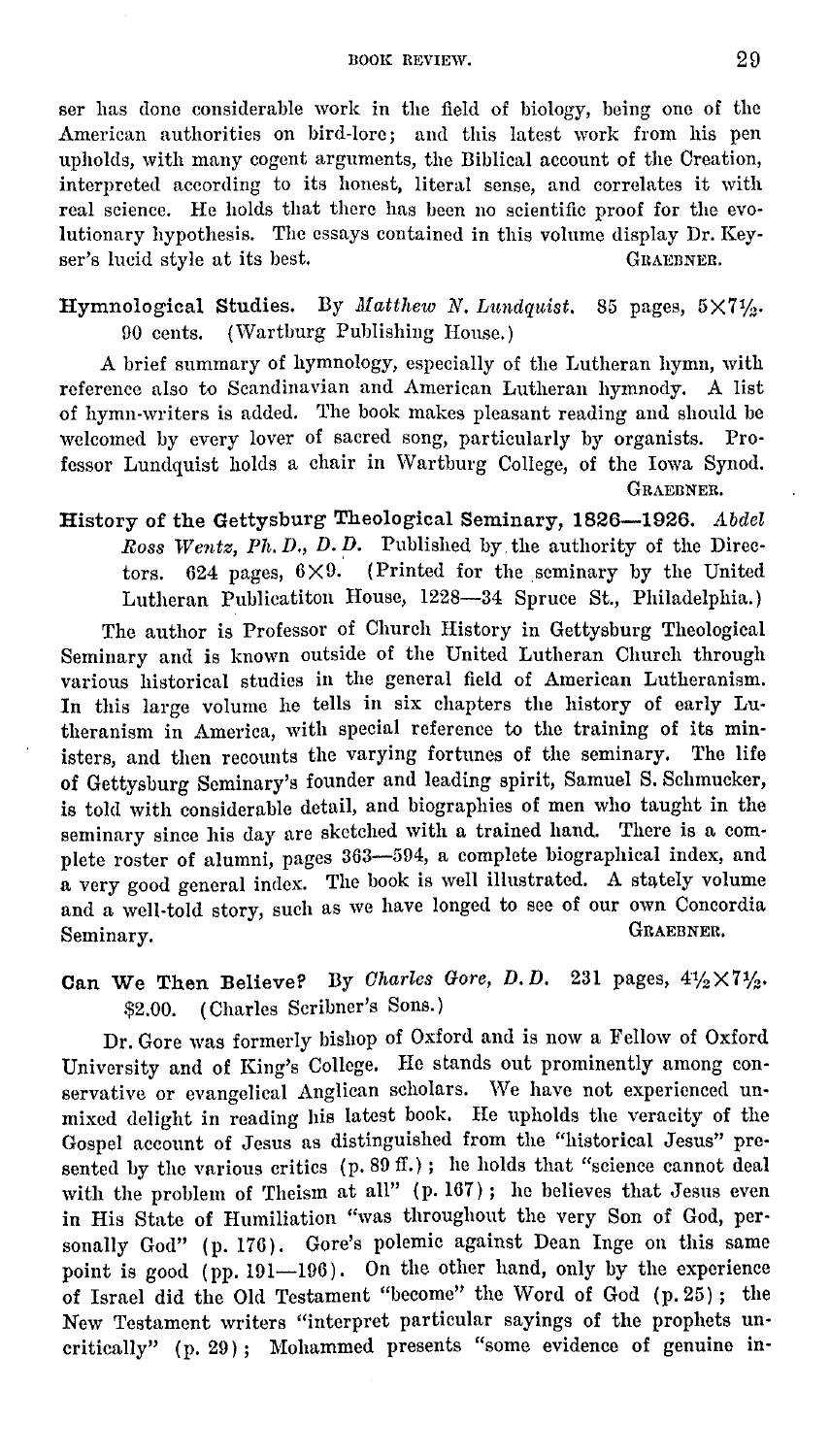spiration," as did "poets and artists all the world over" (p. 38) ; evolution gives "a far more adequate and satisfactory conception of divine method than the old scientific dogma of special creations"  $(p. 56)$ ; that the early chapters of Genesis record literal history "is a position which is now quite untenable" (p. 65); mankind "emerged out of an animal ancestry" (p. 66). In view of this self-contradictory position of the writer we can hardly agree with the publisher's note on the jacket of the book, to the effect that "Dr. Gore here clears for the mind confused by recent controversies a fresh path toward a religion founded on self-evident probabilities."

GRAEBNER.

#### The Way to the Best, and other sermons. By *M. H. Krumbine.* 174 pages,  $5 \times 7\frac{1}{2}$ . \$1.50. (Doran & Co.)

The publisher calls this "a collection of sermons by one of America's most characteristic present-day preachers." God forbid that such preaching should become characteristic of the Lutheran pulpit! Rev. Krumbine, a year ago, permitted Dr. Fosdick to occupy his pulpit at Dayton. His own preaching is thoroughly saturated with the Fosdick type of Modernism. "Samuel heard a voice in the night. The voice of God, he thought, it was" (p. Ill). "For the warfare of the present we must go, not to the theological museum, but the moral arsenal" (p. 122). "The new statement of belief may be more faulty, less confident than the old. So long as it is timely, it will serve our purpose" (p. 123). "Exactly such a voice" - as Emerson's! - "we are eager to hear to-day" (p. 171). The changes are rung on the "social gospel," "social salvation." "The sign of the prophet Jonah" is interpreted thus: "The sign, namely, that a frivolous and decaying civilization will respond if there be found one man who will be steadfast with his message" (p.48). Jesus is termed an idealist like Ramsay McDonald, the Laborite Premier of Great Britain. Throughout the collection of sermons there is little Christian doctrine, and what there is of it is cast into the mold of the New Theology. On the homiletical side we note that lack of exposition based on exegetical study which is the bane of modern preaching. There is a superabundance of illustration to dress up the thought, illustration and quotation. Especially quotation. The *Lutheran Quarterly* of 1925 highly recommends the volume, the reviewer noting with admiration the fact there are "as many as twenty to thirty quotations in a single sermon." Here are the twenty-one in the first sermon: Benjamin Franklin (Deist), R. W. Gilder, Lord Haldane, Hazlitt, John Dewey (naturalistic psychologist), Burne Jones, W. S. Stoner (radical), Tennyson (evolutionist), "a distinguished Scotch preacher," Luther, Shakespeare, Augustine, Nehemiah, Raslidall, Barrie, Reynolds, Goethe, Rashdall again, E. A. Robinson, Drowning, and Pollock (the dramatist). Elsewhere we find Kipling, Emerson, II. G. Wells ( high priest of infidelity), Bernard Shaw, Huxley, Bertrand Russell (three notable prophets of modern unbelief), Samuel Johnson, Papini, Schiller, and "our own Emerson." In language the sermons are rich and full, yet hardly addressed to the masses. What will the average parishioner make of such a sentence as this: "Too much ethical idealism is wasted in these clever diatribes on the debacle of civilization"-? GRAEBNER.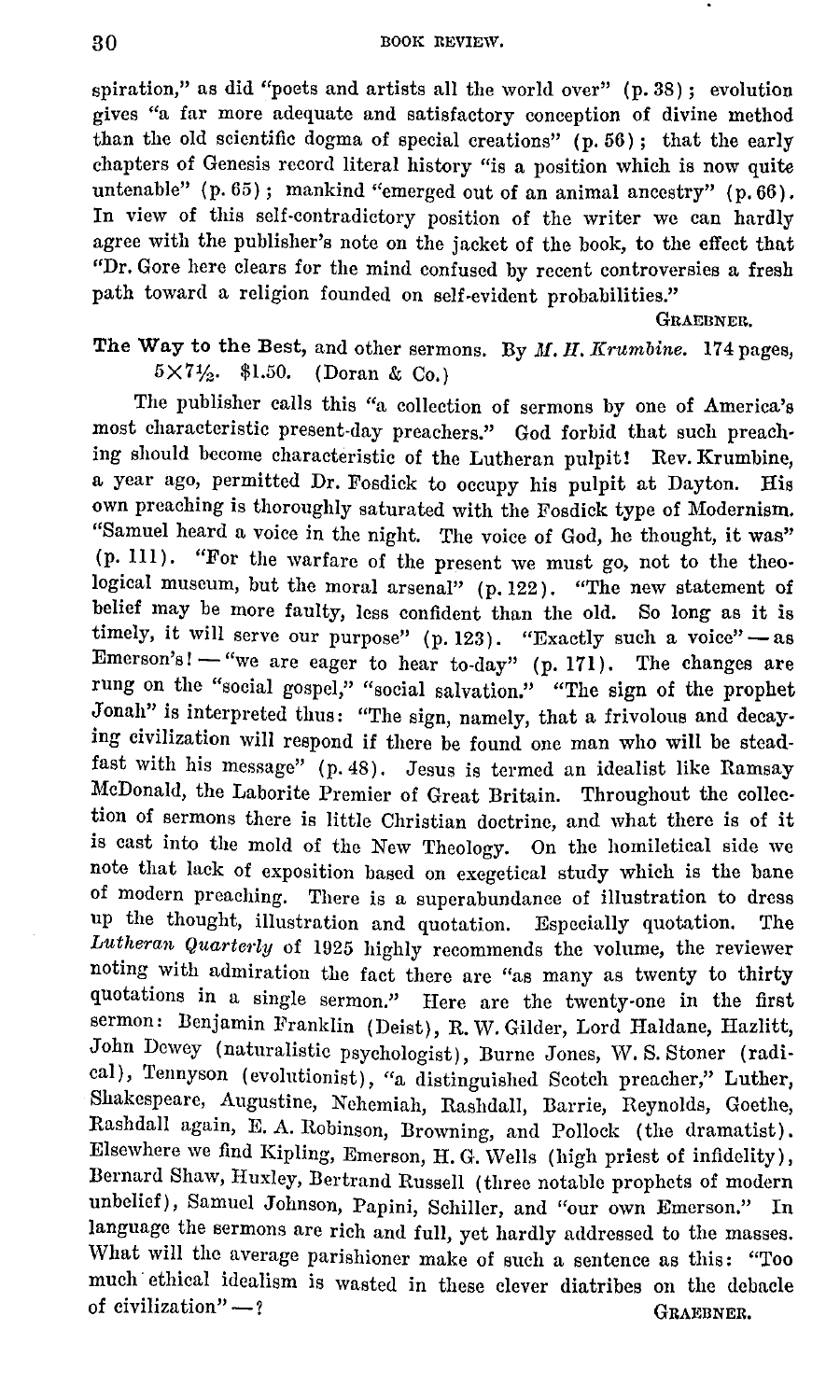Pen Portraits of the Prophets. By *Bernard C. Clausen, D. D.* 175 pages. \$1.50. (Fleming H. Revell Co., New York.)

Dr. Clausen is pastor of the First Baptist Church of Syracuse and is the author of another similar volume of biographical sketches delineating the disciples. We do not recommend the present volume to our pastors because it contains little which a careful Bible student does not know and because it is touched by the frost of modern Liberalism. For instance, it is based on the critical theory that the prophets did not prophesy, but that they simply preached to their contemporaries, occasionally anticipating ( or, to use the plain and unvarnished word, guessing) what might happen, - even as you and I. Again, the concessions to that something which people like to call science are evidenced in his acceptance of the old onion-coat theory of geology. This is also accompanied by a corresponding concession to the modern doctrine of religious evolution. Zechariah becomes the prophet "who discovered the devil"! In addition to all this there is a disappointing incompleteness about the whole volume. The foreword begins dramatically: "Here are the prophets," and yet they aren't here. Jonah and Daniel are distinctly embarrassing to any one inclined to straddle, and so their absence is both conspicuous and significant. Similarly, we miss Obadiah and Joel. But there is an even more glaring incompleteness. The author calls his little essays "pen portraits"; but they must belong to the futurist school and should be classified with the efforts of a budding artist who starts with a canvas labeled "the sky-line of St. Louis," draws two breweries, and delineates the rest with an innocuous straight line. Dr. Clausen repeatedly takes one minor characteristic and dwells on it so persistently that all perspective and proportion are sacrificed. Imagine Isaiah without the slightest reference to his Gospel! - Yet, withal, the style is so vivid, crisp, and full-blooded that it is worthy of a treatment far superior than that to which it has been subjected here. MAIER.

Famous Men of the Old Testament. By *Morton Bryan Wharton, D.D.* 333 pages, 5½X7¾, \$1.00. (W. P. Blessing, Chicago,)

This is a popular collection of short biographies on seventeen outstanding men of the Old Testament. While the entire book is pervaded by a sincere devotion to the Word of God, which admits of no concession to higher criticism, the results of recent archeological research have not been embodied. The book has a Reformed background and is sometimes guilty of unjustifiable exaggerations (as when Sarah is called Abraham's "incomparably beautiful wife"). The sketches are often incomplete. The Melchizedek incident, for example, is missing in the chapter on Abraham. But otherwise it contains a number of stimulating thoughts. MAIER.

Concordia Calendar. A Christian Annual for the Year of Our Lord 1927. Edited and compiled by  $G$ .  $\Lambda$ . and  $E$ .  $\Lambda$ . *Fleischer.* 50 cts. (Concordia Mutual Benefit League, Lutheran Building, 105-109 N. Dearborn St., Chicago, Ill.) Order from Concordia Publishing House, St. Louis, Mo.

This annual, which has become a permanent fixture in the almanac world, offers a wealth of wholesome and interesting reading-matter in its 1927 issue. Prof. J. T. Mueller contributes a translation of Luther's inter